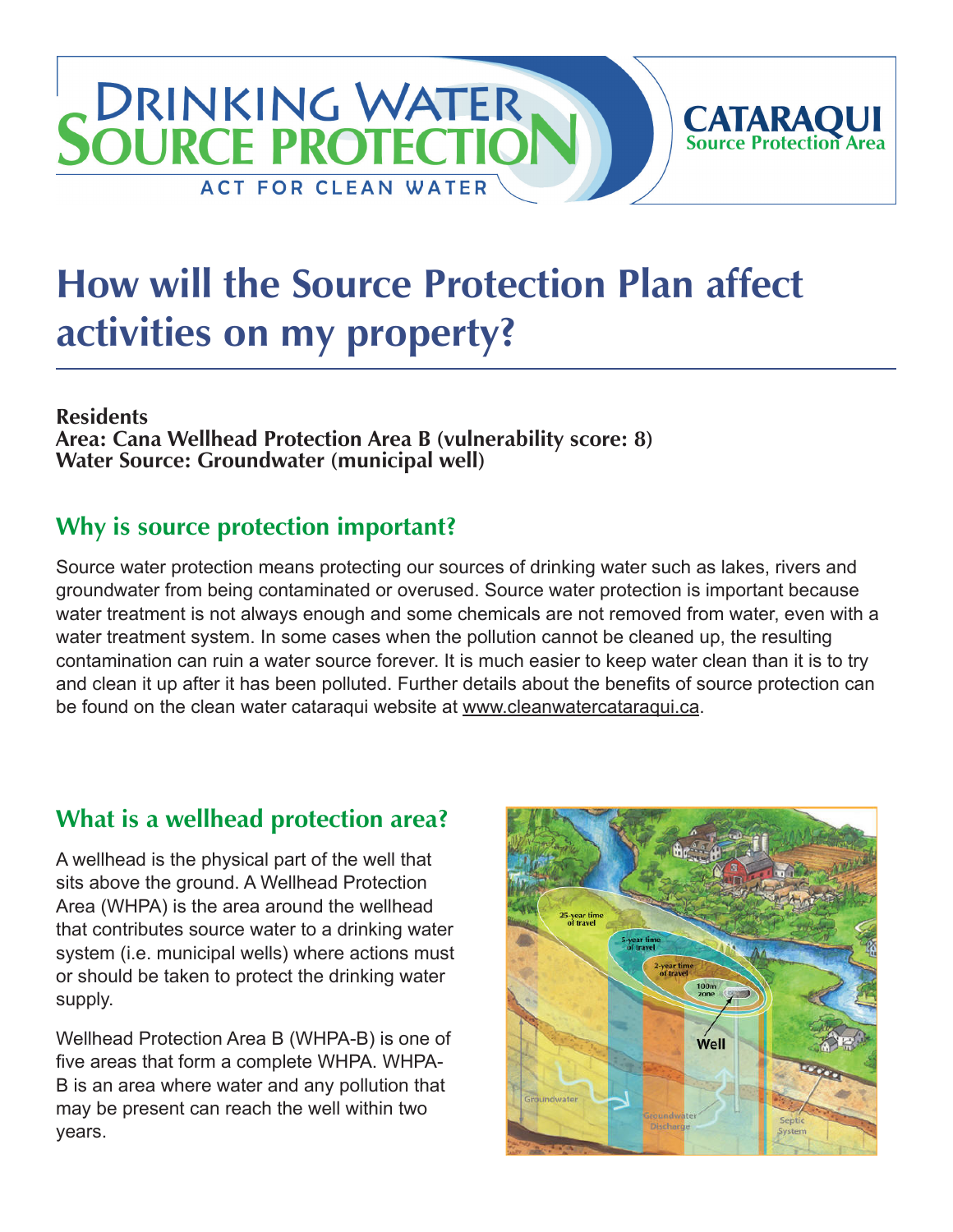## **What can you do?**

Everyone in Cana WHPA-B can help protect the drinking water supply. You can:

- Handle and dispose of waste properly
- Maintain heating oil tanks and fill lines
- Maintain and use septic systems properly
- Maintain wells and upgrade as necessary
- Hire a licensed well contractor to properly plug unused wells
- Avoid or limit use of chemicals such as fertilizer, pesticides and road salt

If you would like to learn more about how you can help protect your drinking water, check out these websites:

- **Green Communities Canada** - [Waste management](http://www.greencommunities.nonprofitwebsites.ca/what-we-work-on/waste/)
- **Rideau Valley Conservation Authority** - [Benefits of a natural shoreline graphic](http://www.crca.ca/wp-content/uploads/PDFs/ShorelineNaturalization-RVCA.pdf) - [Natural shoreline fact sheet](http://www.rvca.ca/programs/shoreline_naturalization_program/PDF/Benefits%20of%20a%20Natural%20Shoreline.pdf)
- **Canadian Oil Heat Association** - [Heating your home with oil](http://www.coha-ontario.ca/)
- **Smart About Salt Website** - [Winter salt management information](http://www.smartaboutsalt.com/)
- **Well Aware** - [How to be well aware](http://www.wellaware.ca/)
- **Cataraqui Region Conservation Authority** - [Private wells](http://www.cleanwatercataraqui.ca/publications/private_wells.pdf)
	- - [Septic Systems](http://www.cleanwatercataraqui.ca/publications/septic_systems.pdf)
- **Ontario Groundwater Association** - [Information for well owners/operators](http://www.ogwa.ca/)
- **Ontario Pesticide Education Program** - [Learn more about pesticide safety and](http://www.opep.ca/)  [training](http://www.opep.ca/)

#### **The Cataraqui Source Protection Plan might apply to you if you:**

- **Store DNAPL**
- **Have a septic system or holding tank**



*Spilled oil can seep into soils and groundwater and flow into the rivers and lakes that supply your drinking water, causing contamination.*



*Septic systems that are in good working order help reduce the risk of drinking water contamination, both to your water supply and your neighbour's.*